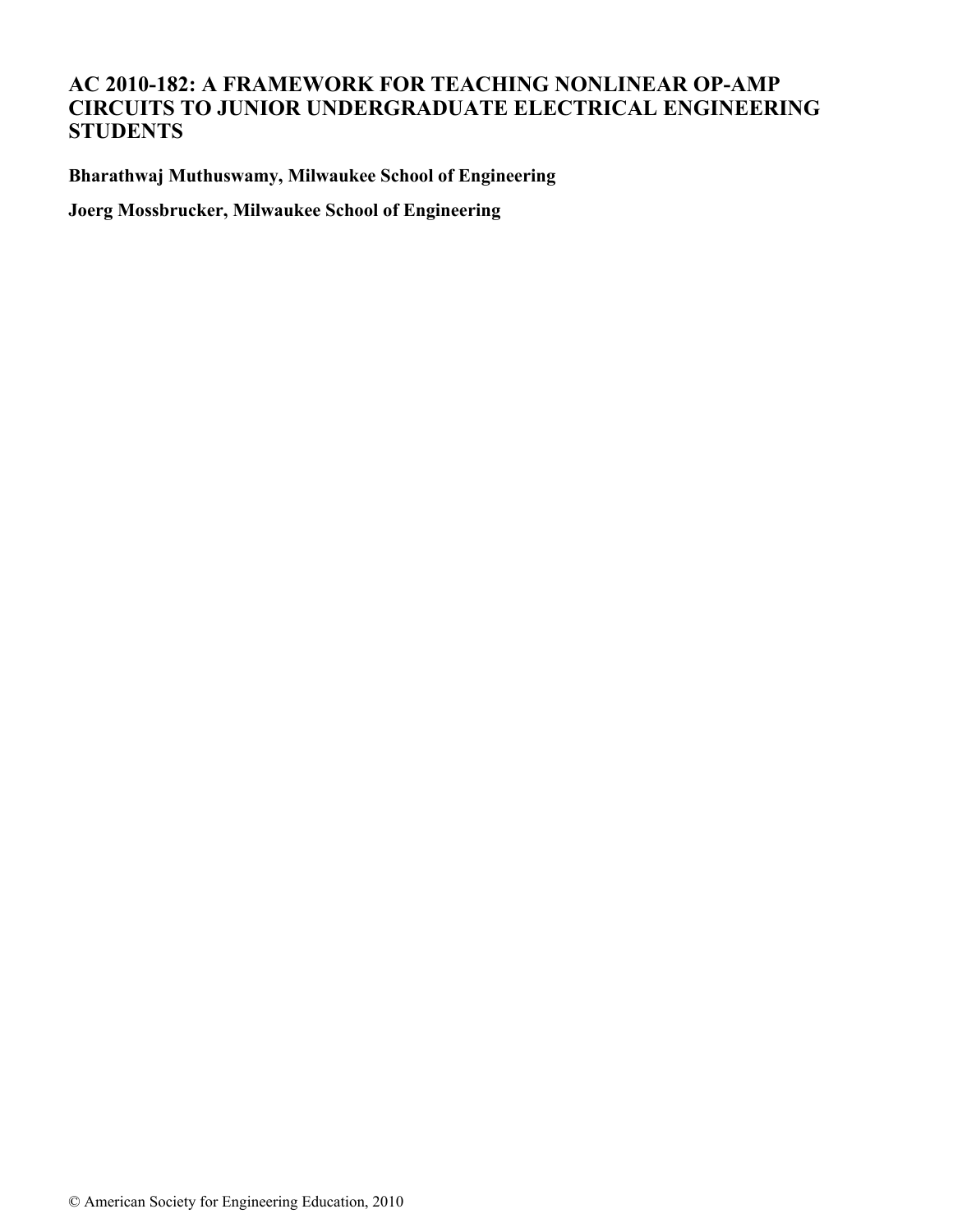# A Framework for Teaching Nonlinear Operational Amplifier Circuits to Junior Undergraduate Electrical Engineering Students

#### Abstract

In this work, we propose a framework for teaching nonlinear operational amplifier (opamp) circuits. This course would be for junior electrical engineering students who have a working knowledge of linear circuit theory and are starting the study of op-amp circuits. The framework involves mathematically understanding a nonlinear op-amp circuit, simulating the circuit and implementing the circuit in the laboratory. The students compare and study the results from all three approaches. The goal of this framework is to teach a few basic but very powerful concepts which can be used to analyze practical nonlinear op-amp circuits. This paper describes the framework followed by an application to the design, simulation and implementation of a negative impedance converter.

#### 1 Introduction

The main objective of this paper is to present an approach (i.e..framework) for understanding nonlinear op-amp circuits. Although other frameworks have been proposed in the past<sup>1</sup>, the defining feature of our framework is that it emphasizes all three fundamental aspects of engineering - design, simulation and implementation - with respect to nonlinear op-amp circuits. The purpose of teaching nonlinear op-amp circuits is to help the students gain a better understanding of op-amp functionality. We will be using this framework as a part of the nonlinear op-amp course for junior undergraduate electrical engineering students in Spring 2010.

The proposed approach (main concepts are highlighted in *italics*) is:

- 1. Explain the basic op-amp model by *mathematically highlighting the differences between positive and negative feedback*.
- 2. *Mathematically* derive an *i*−*v* graph for a simple one-port op-amp circuit (the *Negative Impedance Converter or NIC*) by using the basic op-amp model from the previous step.
- 3. *Simulate* the NIC to justify mathematical calculations.
- 4. *Implement* the NIC and compare the results from steps 2, 3 and 4.
- 5. *Illustrate applications* of the NIC to oscillator design by introducing the concept of *dynamic route*<sup>2</sup> .

The organization of this paper follows the framework proposed above. Mathematical details are left, as usual, to the appendices.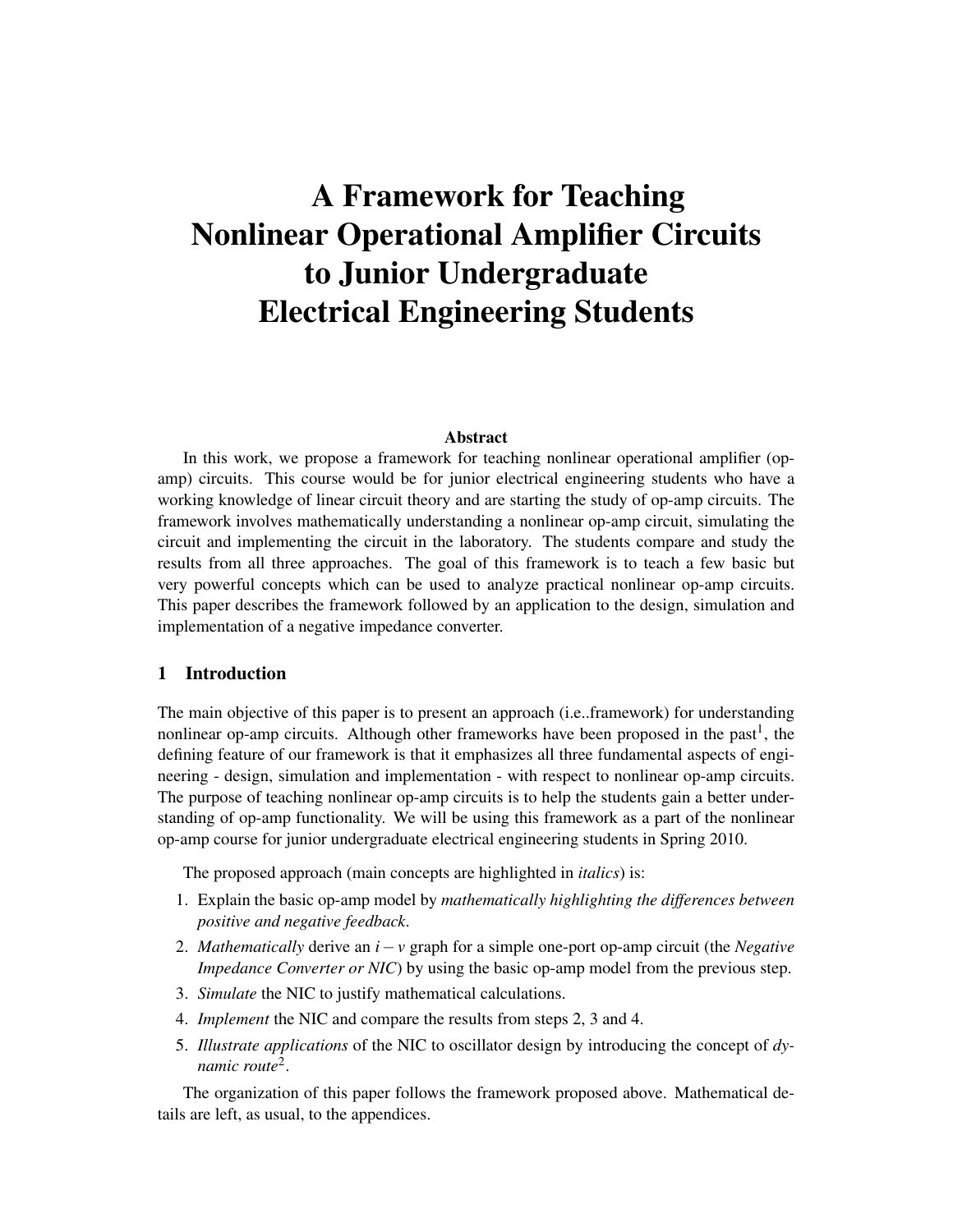## 2 Review of the Opamp Model

Recall the op-amp symbol, shown in Fig. [1:](#page-2-0)



## <span id="page-2-0"></span>Figure 1: The circuit symbol for an op-amp

A mathematical model of the operational amplifier is given below:

<span id="page-2-2"></span>
$$
v_0 = \begin{cases} +V_{sat} & v_p \ge v_n \\ A(v_p - v_n) & -V_{sat} < v_0 < +V_{sat} \\ -V_{sat} & v_p \le v_n \end{cases}
$$
 (1)

Here, we have assumed that  $V_{sat} > 0$ . A is the open-loop voltage gain and is typically at least 200,000<sup>2</sup>. Thus, in the linear region of operation for the op-amp ( $-V_{sat} < v_0 < +V_{sat}$ ),  $v_p \approx v_n$ . The positive saturation region is when  $v_p \ge v_n$  ( $v_0 = +V_{sat}$ ). Similarly negative saturation is when  $v_p \le v_n$  ( $v_0 = -V_{sat}$ ). The op-amp model is pictuarized in the voltage transfer characteristic in Fig. [2.](#page-2-1)



<span id="page-2-1"></span>Figure 2: The voltage transfer charactersitic of an op-amp.

Also,  $I_p \approx I_n = 0$ . Notice that the current at the output terminal is usually non-zero.

#### 2.1 Difference between Negative and Positive Feedback

Consider the circuit shown in Fig. [3.](#page-3-0) This is the familiar voltage follower. Assume  $V_{sat} = 12V$ . The complete voltage transfer characteristic is shown in Fig. [4.](#page-3-1)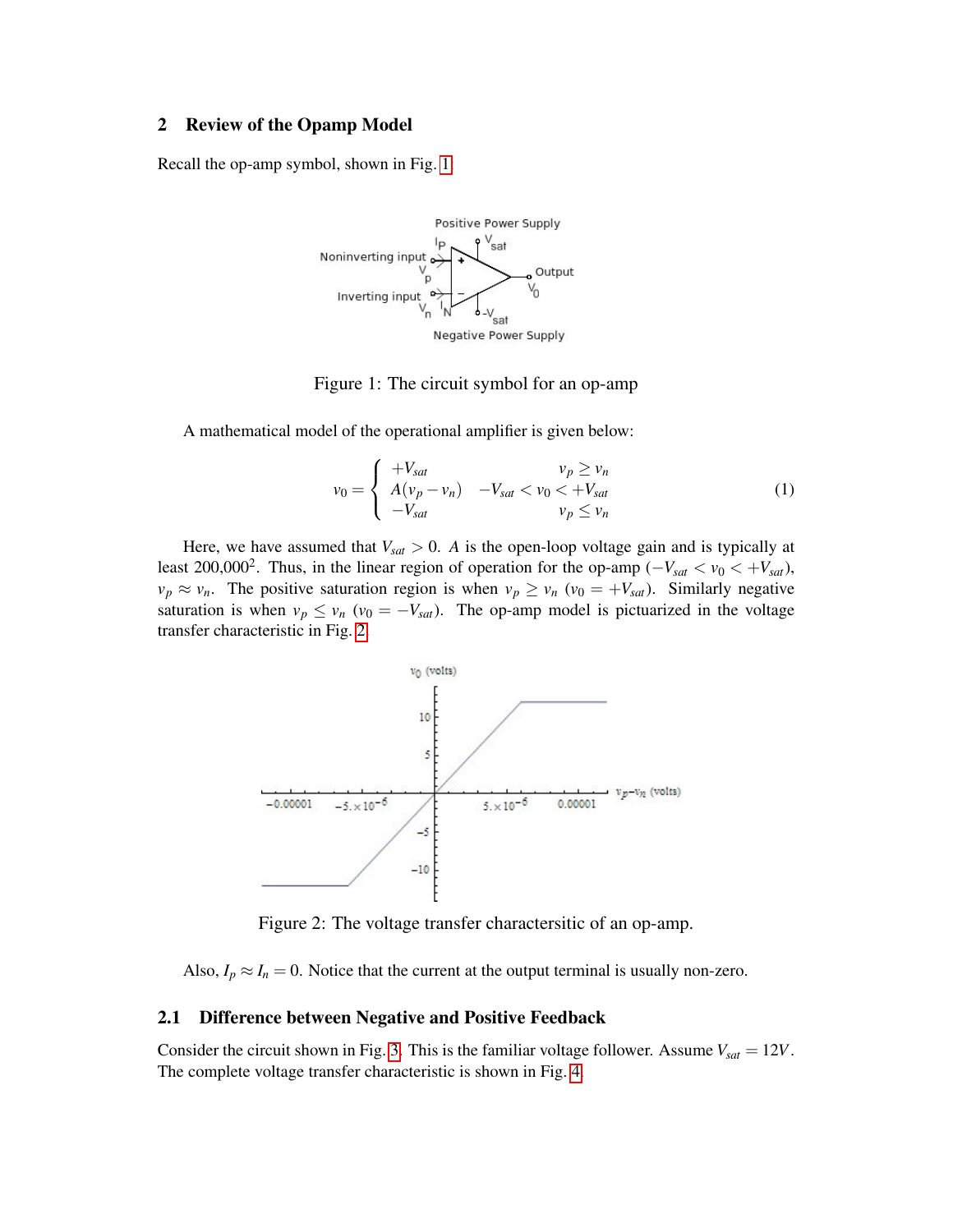<span id="page-3-0"></span>

Figure 3: A negative feedback circuit (voltage follower)

The circuit in Fig. [3](#page-3-0) is said to have negative feedback because the output voltage is fed back to the inverting input. What happens if we interchange the inverting and noninverting terminals as shown in Fig. [5?](#page-3-2) By inspection, we can see that  $v_0 = v_{in}$  if  $|v_{in}| < V_{sat}$ . Hence, in the linear region, the transfer characteristic of this positive feedback circuit is identical to the negative feedback circuit in Fig. [3.](#page-3-0)



Figure 4: The voltage transfer characteristic of the follower. Contrast with Fig. [2.](#page-2-1)

In practice, however, the two circuits do not behave in the same way. To understand this behaviour, we need to complete the voltage transfer characteristic of the op-amp in positive feedback configuration. Refer to Fig. [5.](#page-3-2) If we sketch the voltage transfer characteristic for the positive feedback configuration, we get Fig. [6.](#page-4-0) The derivation is given in Appendix A.

<span id="page-3-2"></span><span id="page-3-1"></span>

Figure 5: The op-amp in positive feedback configuration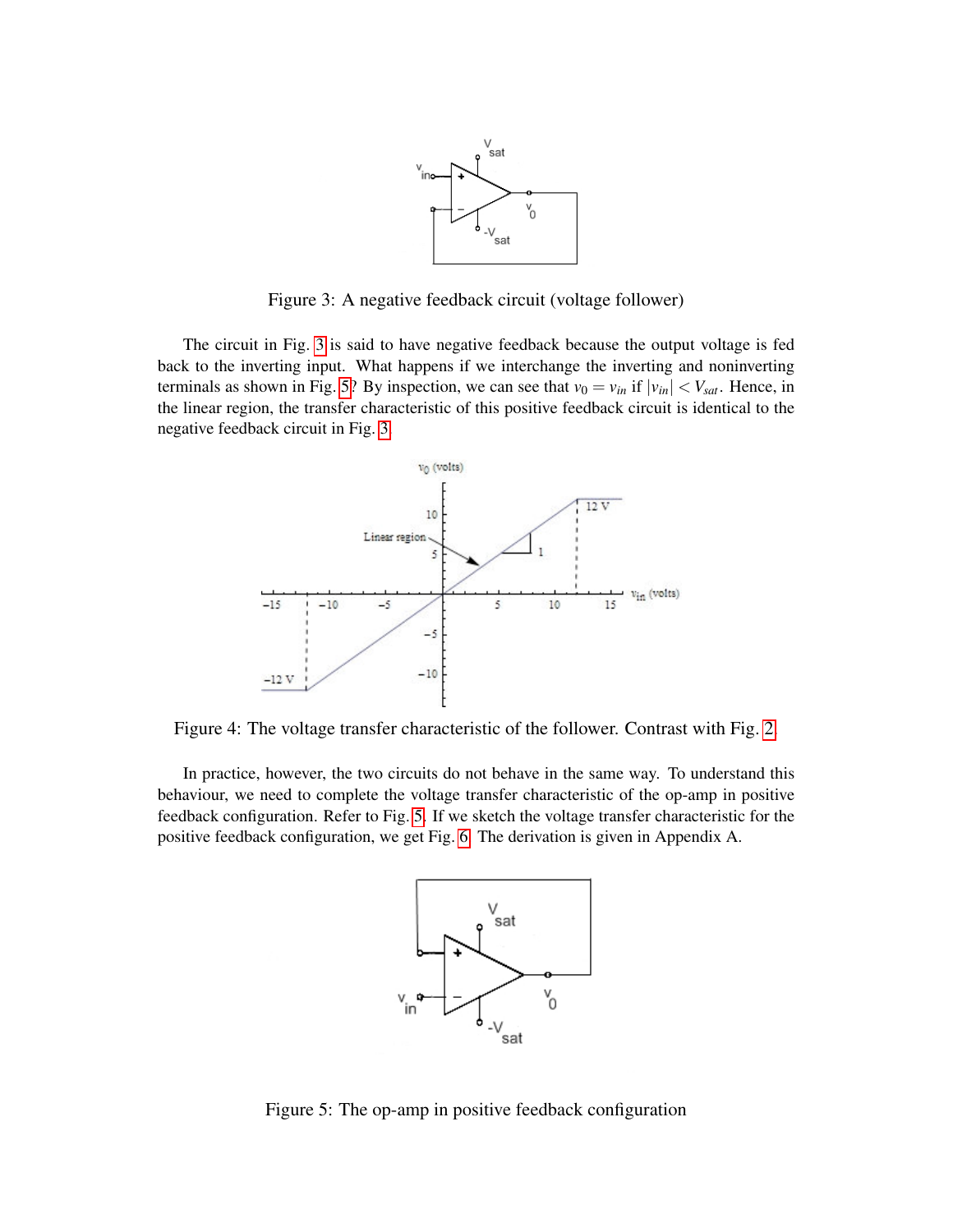

Figure 6: The voltage transfer characteristic for positive feedback.

Notice that the voltage transfer charactersitics for the follower and the op-amp in positive feedback are completely different. For the positive feedback case, even if the op-amp is operating in the linear region, there are three distinct output voltages for each value of *vin*. Using a more realisitic op-amp model augmented by a capacitor, it can be shown that the operating points on the middle segment in Fig. [6](#page-4-0) are unstable<sup>2</sup>. Having unstable operating points means that even if the initial voltage  $v_{in}(0)$  lies on this segment, the voltage will quickly move into the positive saturation region if  $v_{in}(0) > 0$  or into the negative saturation region if  $v_{in} < 0$ .

We can also give an intuitive explanation of the unstable behaviour by referring back to the op-amp characteristics shown in Fig. [2,](#page-2-1) where in the linear region, we have:

<span id="page-4-1"></span><span id="page-4-0"></span>
$$
v_0 = A(v_p - v_n) \tag{2}
$$

Eq. [2](#page-4-1) shows that the output voltage  $v_0$  decreases (respectively increases) whenever the potential  $v_n$  at the inverting terminal increases (respectively decreases). Since physical signals propogate only at a finite velocity, changes in input voltage are not felt instantaneously at the output terminal, but at some moments (say 1 ns) later. Suppose  $v_p - v_n = 1 \mu V$  in Fig. [3](#page-3-0) and Fig. [5.](#page-3-2) In the case of Fig [3,](#page-3-0)  $v_{in} - v_0 = 1$  *V* and in Fig. [5,](#page-3-2)  $v_0 - v_{in} = 1$  *V*. Lets say  $v_{in}$  is slightly increased in both circuits. In the case of the negative feedback circuit in Fig. [3,](#page-3-0) Eq. [2](#page-4-1) implies that  $v_0 = A(v_{in} - v_0)$ , thus  $v_0$  initially increases. But, this implies that  $v_{in} - v_0$  decreases a short time later. Hence, the operating point will return to the original position. Notice that the exact opposite happens in the positive feedback circuit, the slightest disturbance in *vin* gets amplified greatly because of the large value of *A*. Hence, the output rapidly moves towards saturation.

This fact that op-amps in positive feedback can operate in both saturation and linear regions can be used to synthesize negative resistances. We will show such a circuit in the next section.

## 3 Negative Impedance Converter (NIC)

#### 3.1 Theory

Consider the circuit shown in Fig. [7.](#page-5-0)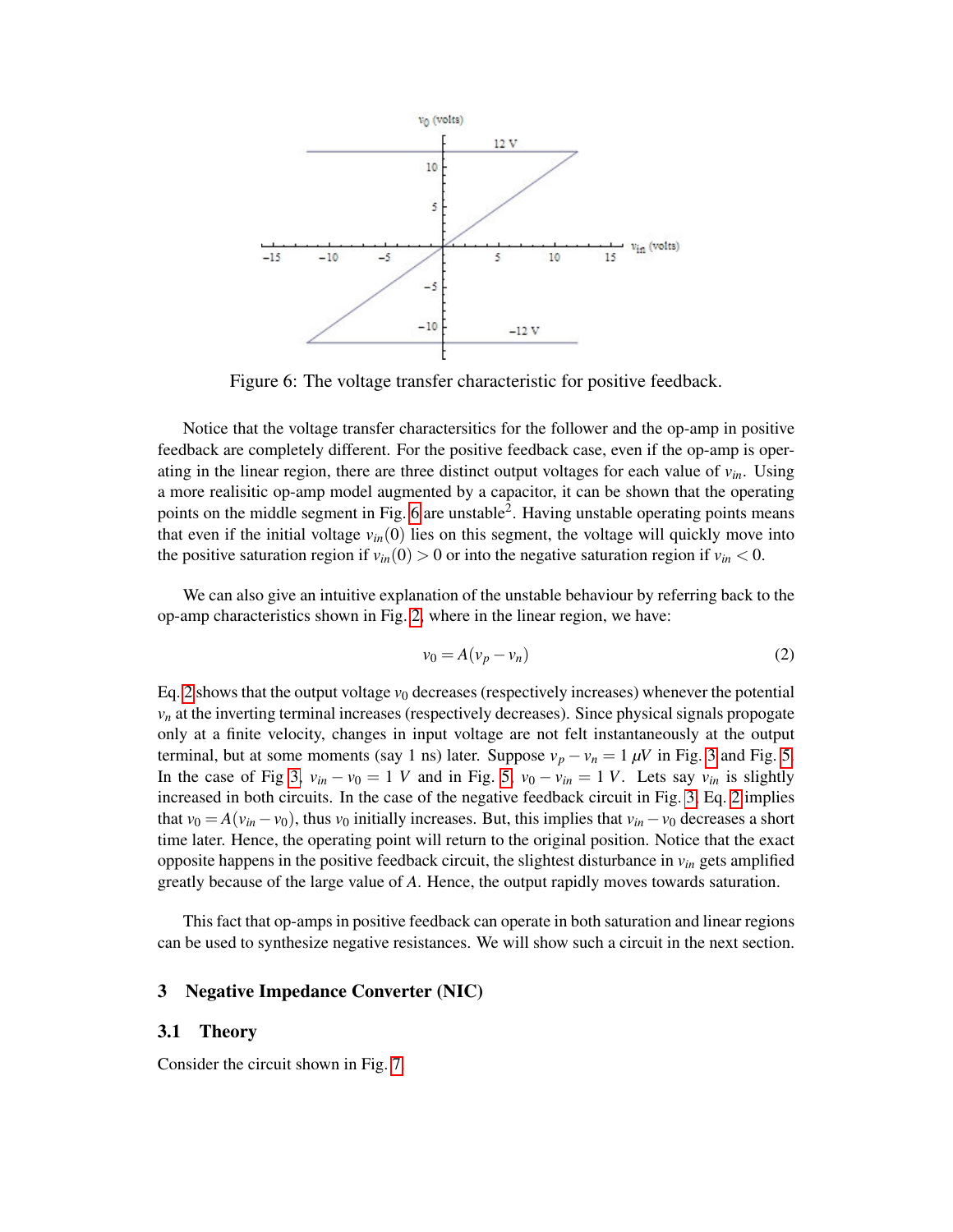

<span id="page-5-0"></span>Figure 7: The NIC, the op-amp used in simulation is the LMC6482.

We will derive the *i*−*v* characteristic of the circuit above as seen from terminals a-b. The *i*−*v* graph can be derived by considering the three operating regions of the op-amp, just like the case of the positive and negative feedback op-amp circuits. Refer to Appendix B for the derivation. A plot of the  $i - v$  graph, with the following component values:  $R1 = 1k\Omega$ ,  $R2 =$  $1k\Omega$ ,  $R3 = 1k\Omega$ ,  $V_{sat} = 5 V$ , is shown in Fig. [8](#page-5-1)



<span id="page-5-1"></span>Figure 8: Plot of the Negative Impedance Converter *i*−*v* graph

Notice that the slope of the  $i - v$  graph in the linear region is negative (since all resistances are positive). Thus, we have managed to synthesize a negative resistor. Next, we will simulate and then realize this circuit on a breadboard.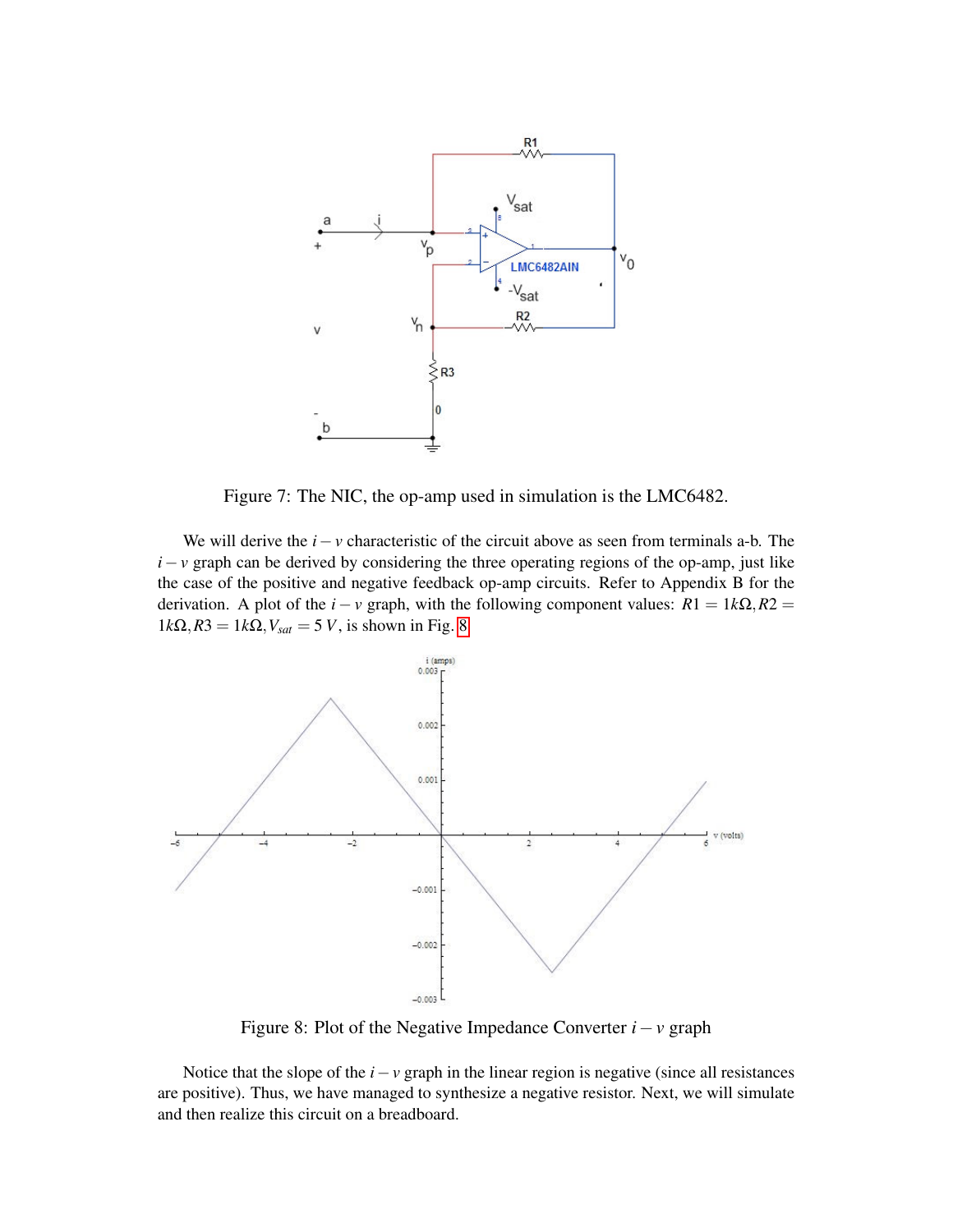## 3.2 Simulation

Fig. [9](#page-6-0) shows the MultiSim simulation schematic. The MultiSim simulation is setup to run a DC sweep on source V3. The current to be plotted is the current through source V4. We have the dummy source since MultiSim treats currents as flowing into the positive terminal of voltage sources. If we used the current flowing through V3, then the current will be in the opposite direction to our reference current.



<span id="page-6-0"></span>Figure 9: The Negative Impedance Converter in MultiSim 10

## 3.3 Comparing Mathematical Derivation, Simulation and Impementation

Once we implement the circuit from Fig. [9](#page-6-0) on a breadboard, we can use SignalExpress to obtain the experimental  $i - v$  graph from the physical circuit. The theoretical plot, the simulation plot and the experimental plots have been superimposed in Fig. [10](#page-7-0) on the same set of axis for comparison.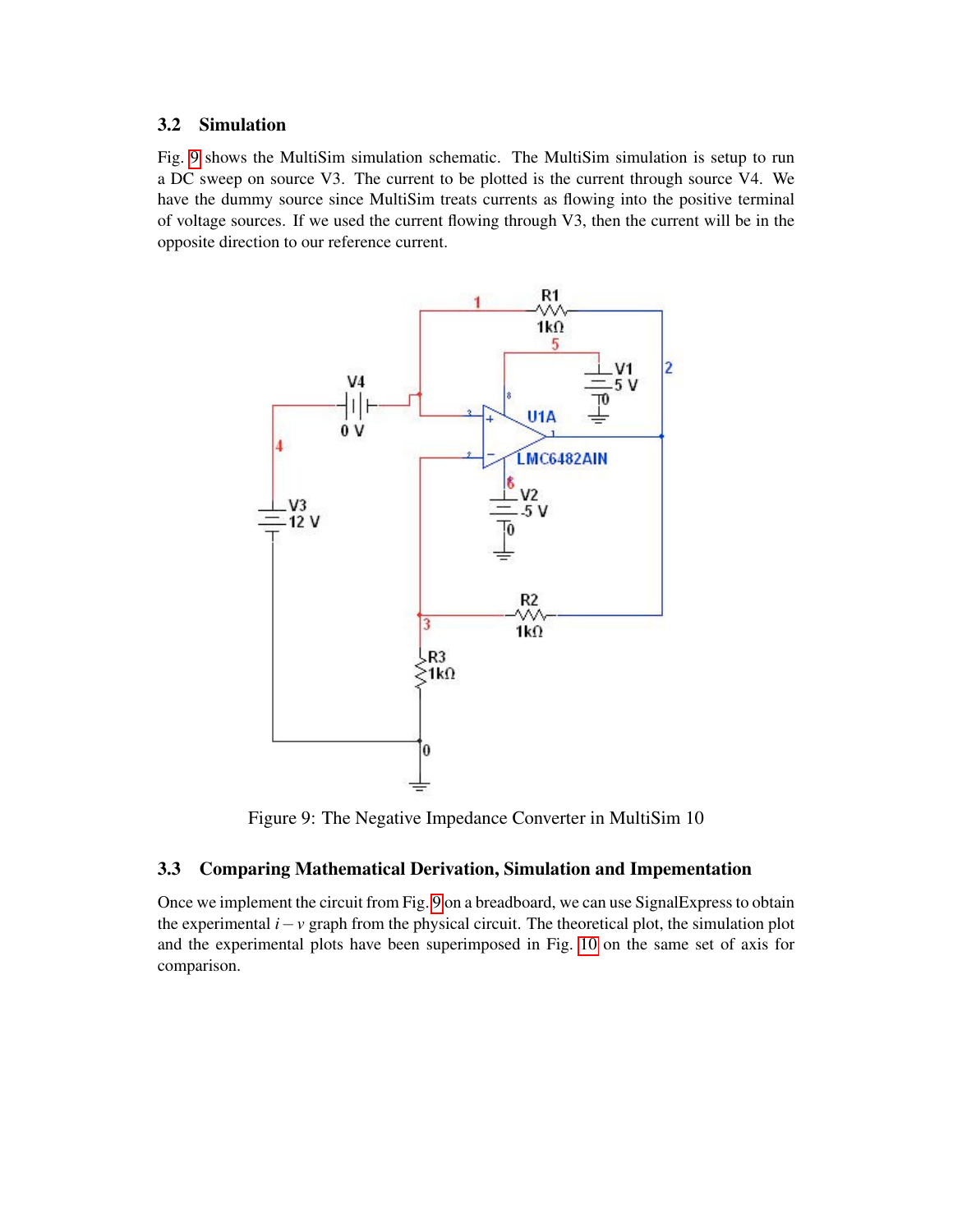

<span id="page-7-0"></span>Figure 10: Comparing the three NIC plots via MS Excel

Notice that realistic op-amp effects of the simulation are evident in the values of  $\nu$  outside the positive and negative power supply values. We will also see these effects in the physical circuit. These realistic effects obviously cannot be predicted by our theoretical model. Nevertheless, there is excellent agreement between the three models for input voltages within the range of the power supplies.

The point to be noted from this section is that there is nothing inherently complicated about nonlinear op-amp circuits with positive feedback, as long as the op-amp rules are applied correctly. Moreover these circuits can be used to synthesize negative resistors, which in turn can be used for implementing oscillators. This is the topic of the next section.

#### 4 Application: Oscillator

In this section, we will use the negative impedance converter to design an oscillator. The concept is to view the *i*−*v* we derived as a block box and then to study the effects of adding a dynamic element at the input-terminals, refer to Fig. [11.](#page-7-1) The goal is to determine  $i(t)$  and  $v(t)$ . The reasons for why this circuit functions as an oscillator will become clear after this section.

<span id="page-7-1"></span>

Figure 11: Adding an inductor at terminals ab results in an oscillator.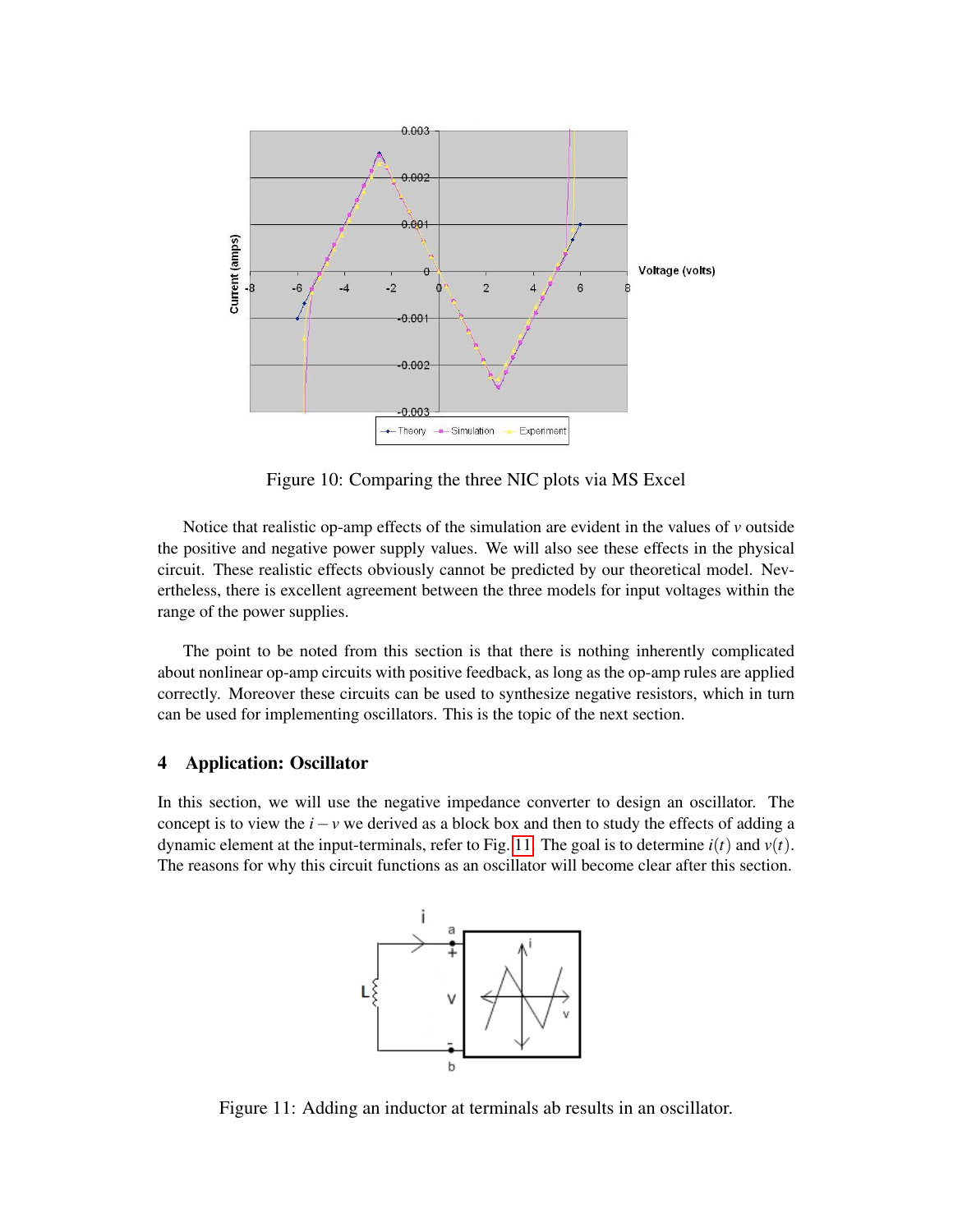#### 4.1 Theory

Consider terminals ab in Fig. [11.](#page-7-1) Fig. [12](#page-8-0) shows the complete op-amp circuit.



Figure 12: The oscillator showing the details of the NIC.

From the terminals of the inductor, we have:

<span id="page-8-1"></span><span id="page-8-0"></span>
$$
v = -L\frac{di}{dt} \tag{3}
$$

Notice the negative sign in the equation above. This is because of the passive sign convention. But, since  $(v, i)$  are also associated with the two-terminal device, these variables are related by the *i* − *v* graph. We will use this fact to determine  $i(t)$  and  $v(t)$ . In order to determine these variables, notice that the *i*−*v* graph of the op-amp circuit is piecewise-linear. Thus, the solution  $(v(t), i(t))$  can be found by determining first the specific "route" and "direction", henceforth called the *dynamic route*<sup>2</sup>. Therefore, the steps involved in determining  $(v(t), i(t))$ are summarized below. For detailed analysis of the oscillator, please refer to Appendix C. In the analysis, simulation and implementaton of the oscillator, we used  $L = 100$   $mH$ .

- Step 1: Determine Dynamic Route.
- Step 2: Determine Equilibrium Points.
- Step 3: Complete Dynamic Route.
- Step 4: Determining the analytic expressions for  $v(t)$  and  $i(t)$ .

#### 4.2 Simulation

The MultiSim simulation schematic is shown in Fig. [12.](#page-8-0) We performed a transient simulation of this system with an initial current of 0.1 mA through the inductor.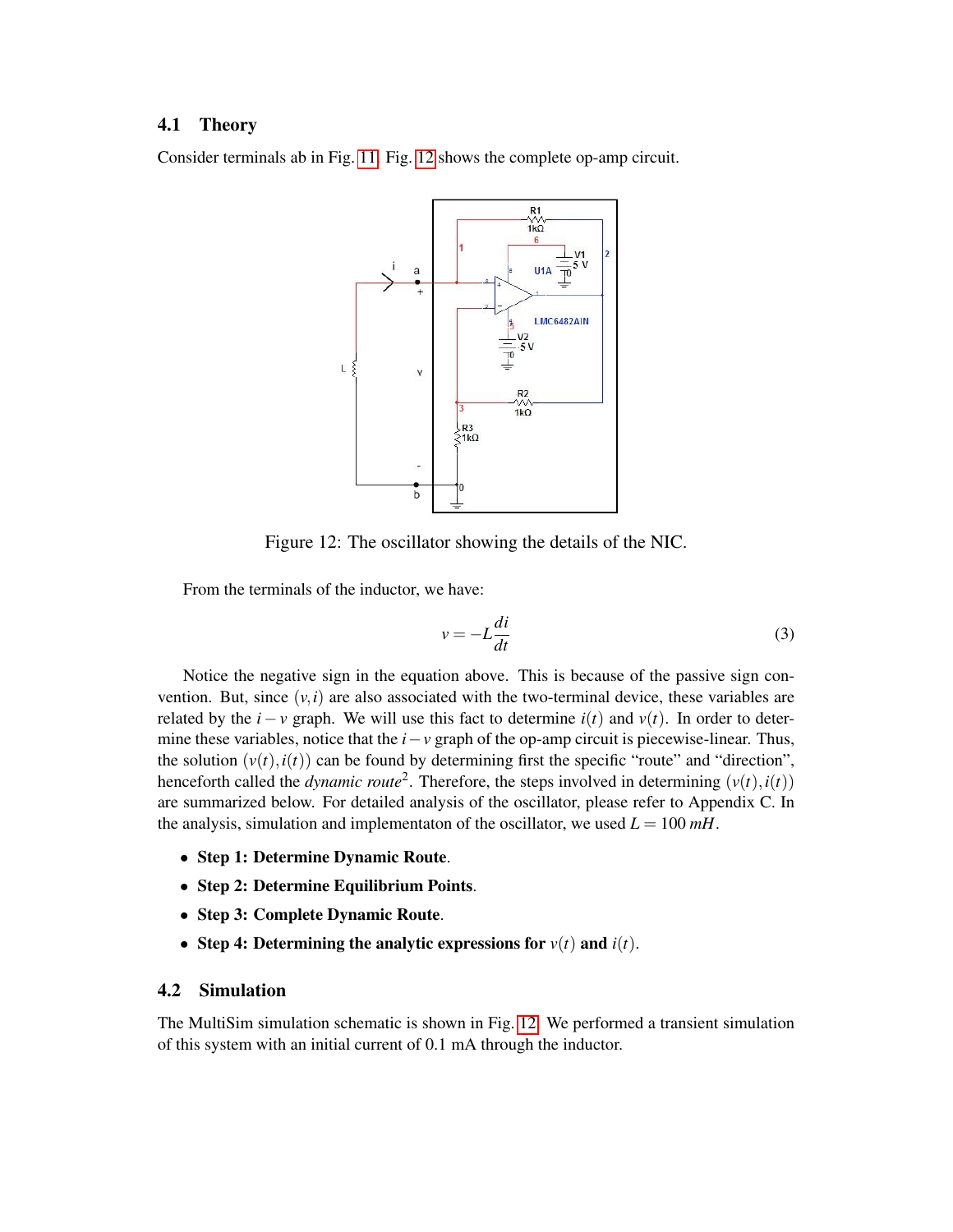## 4.3 Comparing Mathematical Derivation, Simulation and Impementation

A comparison of the output voltages of the op-amp from the theoretical calculations, simulation and physical circuit implementation is shown below. Notice that we see phase differences between the three waveforms. The source of this difference is obvious because the oscillators are not synchronized.



Figure 13: Comparing theory, simulation and experiment via MS Exce

## 5 Conclusions and Future Work

In this paper, we proposed an approach (framework) for understanding nonlinear op-amp circuits. The highlights of the framework are:

- *Clearly* explain the behaviour of op-amp circuits in positive feedback.
- *Emphasize* the theory, simulation and experiment approach in engineering.
- *Understand* the differences in results from the three approaches.

Based on point 3 above and the results from the oscillator section, a natural continuation of this paper would be to synchronize the oscillators from the simulation and physical circuit. Another extension would be to use the framework in this paper to analyze other negative impedance converters and oscillators (for instance, oscillators based on capacitors instead of inductors).

#### Bibliography

- 1. Chua, L. O. *A Unified Approach for Teaching Basic Nonlinear Electronic Circuit to Sophomores*. Proceedings of the IEEE, 59(6), pp. 880 - 886. June, 1971.
- 2. Chua, L. O., Desoer, C. A. and Kuh, E. S. *Linear and Nonlinear Circuits*. McGraw-Hill book Company. 1987.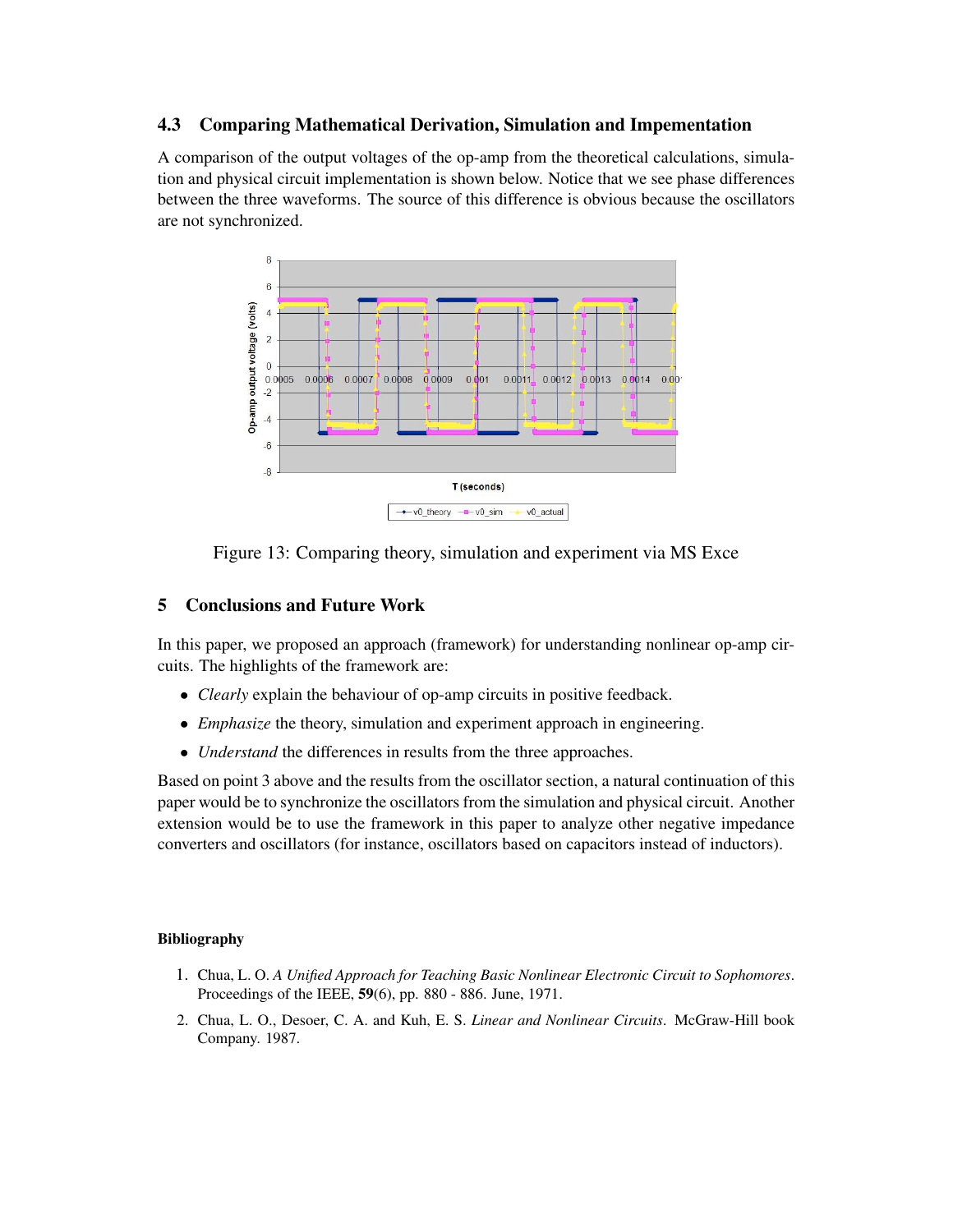## Appendix A

In this appendix, we derive the voltage transfer characterstic (Fig. [6\)](#page-4-0) for the positive feedback configuration (Fig. [5\)](#page-3-2).

• Case 1: Positive Saturation In positive saturation, Eqn. [1](#page-2-2) simplifies to:

$$
v_0 = +V_{sat} \quad v_p \ge v_n
$$
  
= 12 V \quad v\_0 \ge v\_{in}  
= 12 V \quad 12 V \ge v\_{in}

Thus,

$$
v_0 = 12 V \quad v_{in} \le 12 V \tag{4}
$$

• Case 2: Negative Saturation In negative saturation, Eqn. [1](#page-2-2) simplifies to:

$$
\begin{array}{rcl}\nv_0 & = & -V_{sat} & v_p \le v_n \\
& = & -12 \, V & v_0 \le v_{in} \\
& = & -12 \, V & -12 \, V \le v_{in}\n\end{array}
$$

Hence,

$$
v_0 = -12 V \quad v_{in} \ge -12 V \tag{5}
$$

## Appendix B

In this appendix, we will derive the graph in Fig. [8.](#page-5-1) Refer to Fig. [7](#page-5-0) for the relevant circuit.

• Case 1: Op-amp is in the linear region of operation:

$$
v_p = v_n
$$
  
=  $\frac{R3}{R3 + R2} v_0$  (voltage dividend  $v_n$ )

Notice that we can apply voltage divider at  $v_n$  since current into inverting op-amp terminal is zero. Also,  $v_p = v$ . Thus, we have:

<span id="page-10-0"></span>
$$
v_0 = \frac{R3 + R2}{R3}v\tag{6}
$$

Applying Kirchoff's current law at  $v_p$  (current into the noninverting terminal of the opamp is approximately 0):

<span id="page-10-1"></span>
$$
i = \frac{v_p - v_0}{R1} = \frac{v - v_0}{R1}
$$
 (7)

Substituing  $v_0$  from Eq. [6](#page-10-0) in Eq. [7](#page-10-1) and simplifying, we get the  $i - v$  relationship in the linear region of operation:

<span id="page-10-2"></span>
$$
i = \frac{-R2}{R3} \frac{v_1}{R1}
$$
 (8)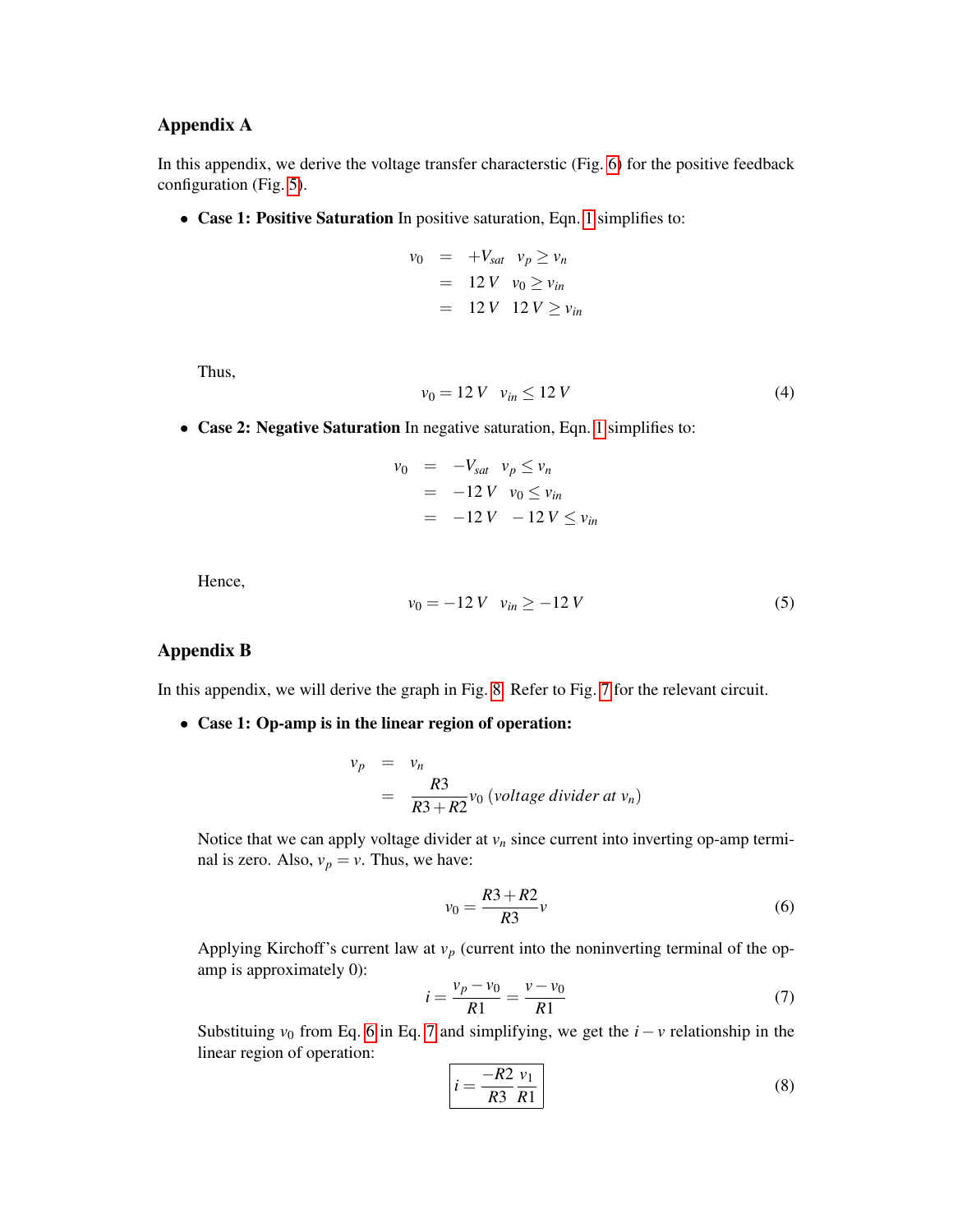• Case 2: Op-amp is in positive saturation: First, we need to determine the range of  $\nu$ for which the op-amp is in positive saturation. We know from Eq. [1](#page-2-2) that if the op-amp is in positive saturation:

$$
\begin{array}{rcl}\nv_p > & v_n \\
v > & \frac{R3}{R3 + R2}v_0\n\end{array}
$$

But, in positive saturation  $v_0 = V_{sat}$  (we assume that  $V_{sat} > 0$ ). Thus, the op-amp is in positive saturation when

$$
v > \frac{R3}{R3 + R2} V_{sat} \tag{9}
$$

The  $i - v$  relationship when the op-amp is in positive saturation can be easily obtained by setting  $v_0 = V_{sat}$  in Eq. [7:](#page-10-1)

$$
i = \frac{v - V_{sat}}{R1}
$$
 (10)

• Case 3: Op-amp is in negative saturation: Similar to the previous case, we find that the op-amp is in negative saturation when:

$$
v < \frac{-R3}{R3 + R2} V_{sat} \tag{11}
$$

The  $i - v$  relationship when the op-amp is in negative saturation is obtained by setting  $v_0 = -V_{\text{sat}}$  in Eq. [7:](#page-10-1)

$$
i = \frac{v + V_{sat}}{R1}
$$
 (12)

Using the following values for the components:  $R1 = 1k\Omega$ ,  $R2 = 1k\Omega$ ,  $R3 = 1k\Omega$ ,  $V_{sat} =$ 5 *V*, we have the equations below.

*Linear Region*: 
$$
i = \frac{-v}{1 k\Omega} - 2.5 V \le v \le 2.5 V
$$
  
*Positive Saturation*:  $i = \frac{v - 5 V}{1 k\Omega} v > 2.5 V$   
*Negative Saturation*:  $i = \frac{v + 5 V}{1 k\Omega} v < -2.5 V$ 

The  $i - v$  graph is shown in Fig. [8.](#page-5-1)

## Appendix C

<span id="page-11-0"></span>In this appendix, we will derive the oscillator *dynamic route* and expressions  $v(t)$  and  $i(t)$  for the circuit in Fig. [12.](#page-8-0) We will expand the steps proposed in the theory section of the oscillator.

• Step 1: Determine Dynamic Route. First, we will determine the direction taken by variables  $(v, i)$ . This can be determined from Eq. [3.](#page-8-1) We get the following cases  $(L > 0)$ :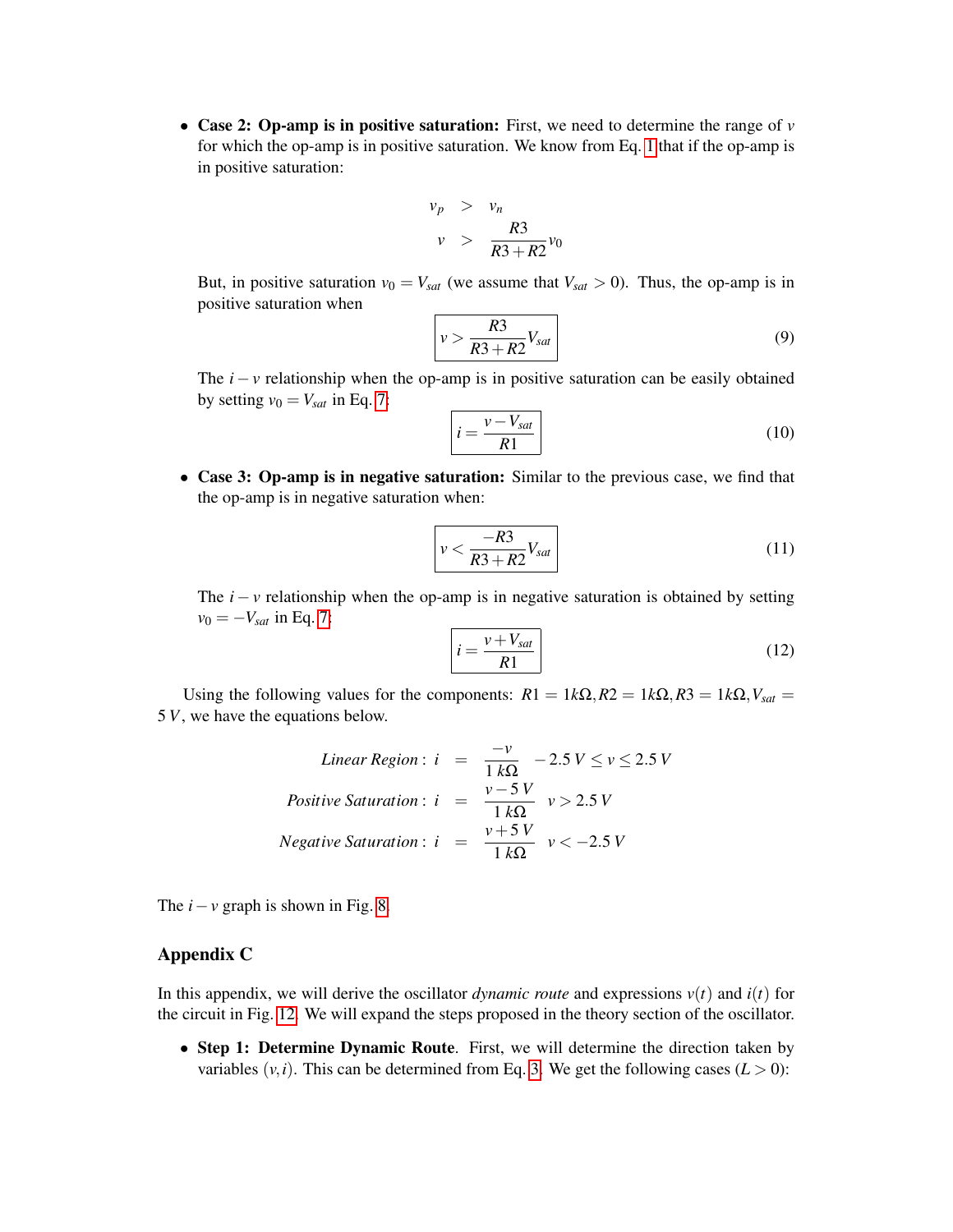| Condition Direction |           |
|---------------------|-----------|
| v > 0               | i'(t) < 0 |
| v < 0               | i'(t) > 0 |

Table 1: Equations for determining the dynamic route

The equations in Table [5](#page-11-0) above can be used to determine the *dynamic route*, indicated by the arrows in Fig. [14.](#page-12-0) The sign of  $v$  and  $i'(t)$  determine the direction of flow in each piecewise-linear segment. For example, in segment  $Q'_1 Q_0$  in Fig. [14,](#page-12-0)  $\nu < 0$ , thus  $i'(t) > 0$ . This means that if we start at a point on the *i* − *v* curve in segment  $Q'_1Q_0$ , the dynamics of the inductor causes an *increase* in current (for *t* > 0). Hence, the arrows are *"pointing up"*. We can derive similar results for the other segments, resulting in the *dynamic route* in Fig. [14.](#page-12-0)



<span id="page-12-0"></span>Figure 14: The dynamic route for our circuit indicated by the arrows.

• Step 2: Determine Equilibrium Points. One case not covered by Table 1 is what happens when  $i'(t) = 0$ . This is the mathematical definition of an *equilibrium point*. From Eq. [3,](#page-8-1) we can see that  $v = 0$  at equilibrium. In other words, the equilibrium points are along the y-axis in Fig.  $14$ . In this case, we have only one equilibrium point,  $(0,0)$ marked by  $E_0$ .

Notice that  $v = 0$  at equilibrium implies that the inductor can be modeled as a shortcircuit. This agrees with our definition of an inductor being modeled as a short-circuit at steady-state.

• Step 3: Complete Dynamic Route - Impasse Points. One question that remains in our problem is what happens when  $(v, i) = (-2.5 V, 2.5 mA)$  and  $(v, i) = (2.5 V, -2.5 mA)$  in Fig. [14?](#page-12-0) Note that these points are not equilibrium points, therefore the variables have to keep changing. Also, the arrowheads are oppositely directed, so it is impossible to continue drawing the dynamic route once the  $(v, i)$  reach  $Q_0$  or  $Q_1$ . In other words, an *impasse* is reached whenever the solution reaches  $Q_0$  or  $Q_1$ <sup>2</sup>.

We can now use the dynamic route to understand how the circuit functions as an oscillator. Suppose at  $t = 0$ ,  $v(0) \approx 0$  *V*. Since we are close to  $E_0$  and the equilibrium point  $E_0$ is unstable, the circuit variables (voltage and current) move either along segment  $E_0Q_1$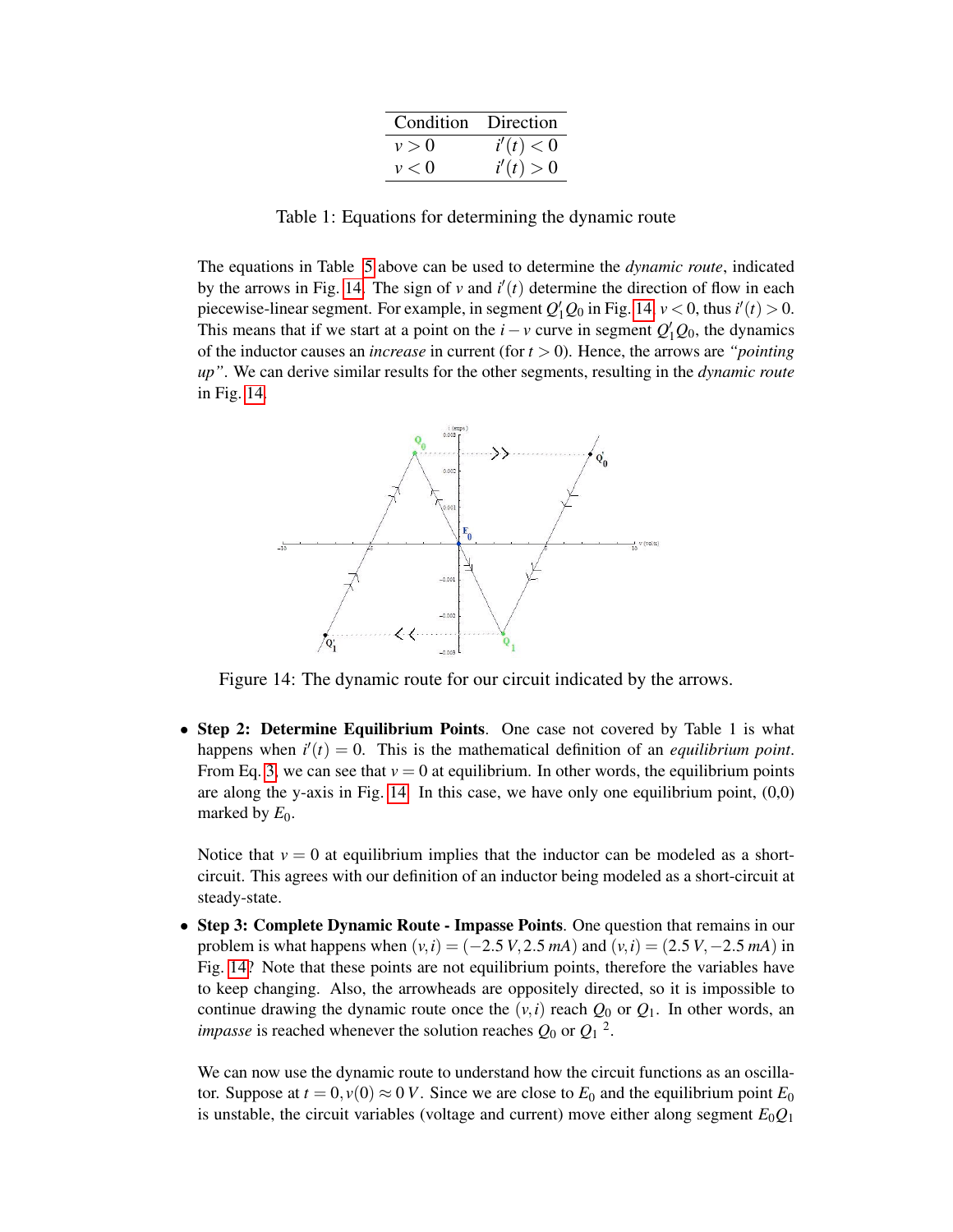or segment  $E_0Q_0$ . The actual route will depend on  $v(0)$  and  $i(0)$ . But notice that the dynamic route implies the circuit variables quickly move away from  $E_0$ . Once  $Q_0$  (or  $Q$ 1) is reached, according to the dynamic route, the circuit variables jump to  $Q'_{0}$  (or  $Q'_{1}$ ). The dynamic route then only moves along  $Q'_0Q_1 \rightarrow Q'_1Q_0$  (or  $Q'_1Q_0 \rightarrow Q'_0Q_1$ ). This corresponds to the positive and negative saturation regions of the op-amp, hence the output voltage of the op-amp oscillates between  $\pm V_{\text{sat}}$ .

• Step 4: Determining the analytic expressions for  $v(t)$  and  $i(t)$  Assuming we initially move along  $E_0Q_0$ , we will derive the equation for  $i(t)$ . The equation for  $v(t)$  can be determined using Eq. [3,](#page-8-1) this is left as an exercise for the reader.

In order to determine  $i(t)$ , notice that we can simplify the Negative Impedance Converter circuit in  $Q_1'Q_0$ ,  $Q_0Q_1$  and  $Q_1Q_0'$  into simply a resistance as shown in Fig. [15.](#page-13-0) Although in  $Q_1'Q_0$  and  $Q_1Q_0'$ , the actual Thevenin equivalent is represented by a non-zero voltage source in series with the equivalent resistance, we will incorporate the effects of the voltage source in the initial conditions. This is possible because, as shown in Fig. [15,](#page-13-0) we simply have an RL circuit.

<span id="page-13-0"></span>

Figure 15: The simplified RL circuit for analyzing the oscillator.

We will analyze the oscillator in two cases, the first case will deal with region  $E_0Q_0$  and the next case will deal with region  $Q'_0Q_1$ . We will not analyze the dynamics in region  $Q'_1Q_0$  because the dynamics will be equivalent to the one in region  $Q'_0Q_1$ . Also, we will use  $L = 100$  *mH* for our calculations.

## $-$  Case 1: *i*(*t*) in Region  $E_0Q_0$

We will determine  $i(t)$ . In this region, the Negative Impedance Converter  $i - v$ relationship is given by Eq. [8.](#page-10-2) Note that this region of operation corresponds to the *linear* region of the op-amp ( $v_p \approx v_n$ ). Using the parameters for the given circuit, the *i* − *v* relationship is given by *i* =  $\frac{-v}{1 kΩ}$ . Thus, *R* = −1 *k*Ω. Since the dynamics of the system is represented by a first order RL circuit,  $i(t)$  is:

<span id="page-13-1"></span>
$$
i(t) = i_f + (i_i - i_f) \cdot e^{\frac{-t}{\tau}}
$$
\n(13)

 $\tau \equiv \frac{L}{R}$  $\frac{L}{R}$ , thus in our case  $\tau = \frac{L}{1000}$ . Therefore, Eq. [13](#page-13-1) becomes:

$$
i(t) = i_f + (i_i - i_f) \cdot e^{\frac{1000t}{L}}
$$
\n(14)

Notice that for  $t > 0$ ,  $i(t) \rightarrow \pm \infty$ . This agrees with our initial observation that the system is *unstable* in  $E_0Q_0$ . Also note that as  $t \to -\infty$ ,  $i(t) \to i_f$ . In other words,